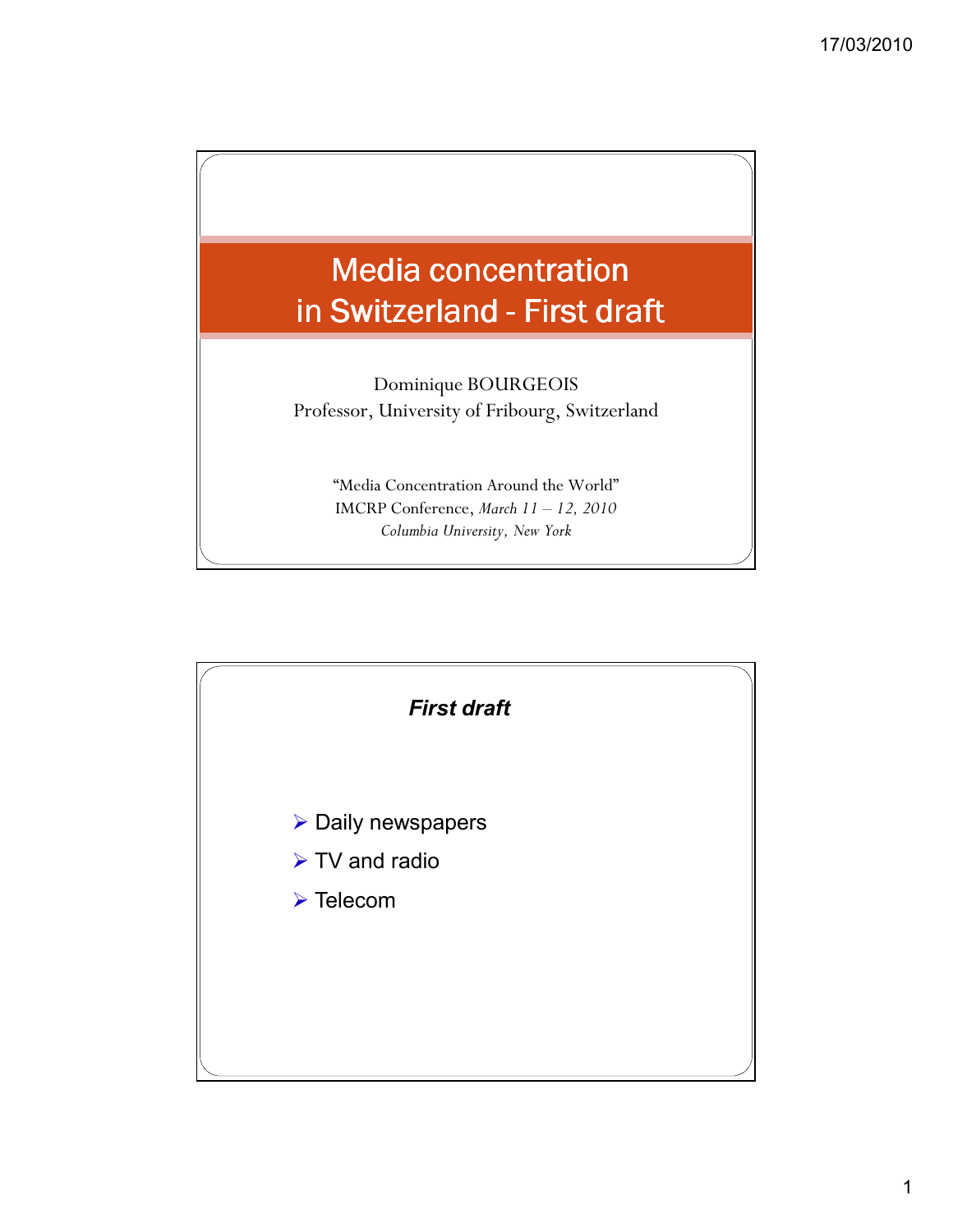

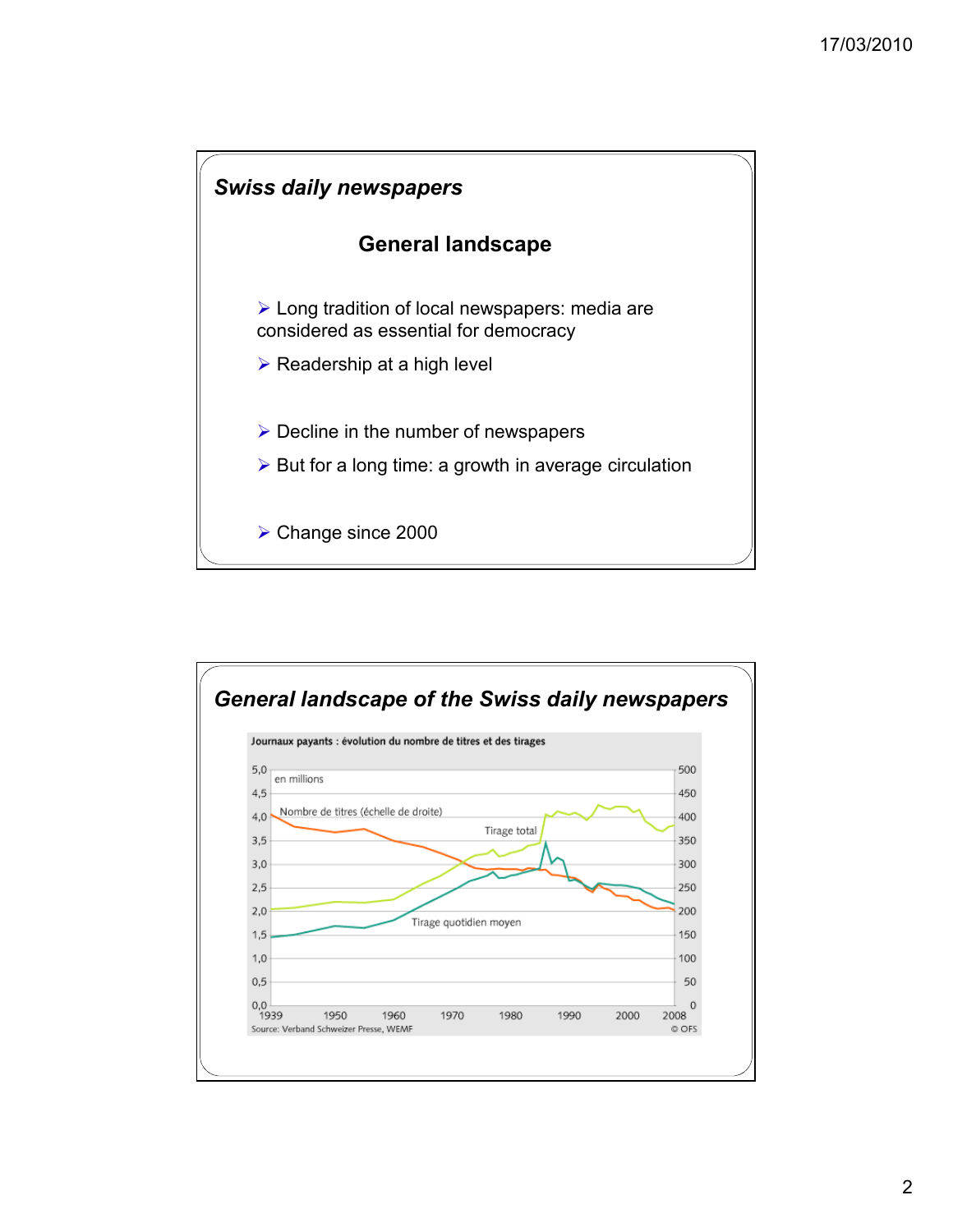

- **Concentration in the paying daily press**
- **Development of the free press**
- **Joint daily newspapers**

|                                    | 2000    | 2004    | 2008   |
|------------------------------------|---------|---------|--------|
| 20 Minuten                         | 13,95   | 18,82   | 20,32  |
| Blick                              | 15,33   | 12,97   | 8,93   |
| <b>20 Minutes</b>                  |         |         | 8,55   |
| Tages-Anzeiger                     | 13,29   | 11,44   | 8,25   |
| <b>Blick am Abend</b>              |         |         | 8,13   |
| <b>Berner Zeitung GES</b>          | 10,16   | 11,25   | 8,21   |
| <b>Mitteland Zeitung GES</b>       | 9,87    | 9,37    | 7,82   |
| Neue Zürcher Zeitung               | 8,41    | 7,47    | 5,52   |
| <b>Neue Luzerner Zeitung GES</b>   | 6,62    | 6,54    | 4,98   |
| Südostschweiz GES                  | 6,88    | 6,90    | 4,92   |
| Zürcher Landzeitung GES            |         |         | 4,00   |
| <b>St.Galler Tagblatt GES</b>      | 5,43    | 5,25    | 3.81   |
| <b>Basler Zeitung</b>              | 5,67    | 4,88    | 3,40   |
| 24 <sub>h</sub>                    | 4,38    | 5,11    | 3,15   |
| others                             |         |         |        |
| Total Revenues (CHF mio)           |         |         |        |
| C4                                 | 52,73   | 54,48   | 46,05  |
| HHI                                | 1049,69 | 1091,35 | 959,97 |
| Noam                               | 316,49  | 329,06  | 256,56 |
| sum of total market shares (others |         |         |        |
| excluded)                          | 100     | 100     | 100    |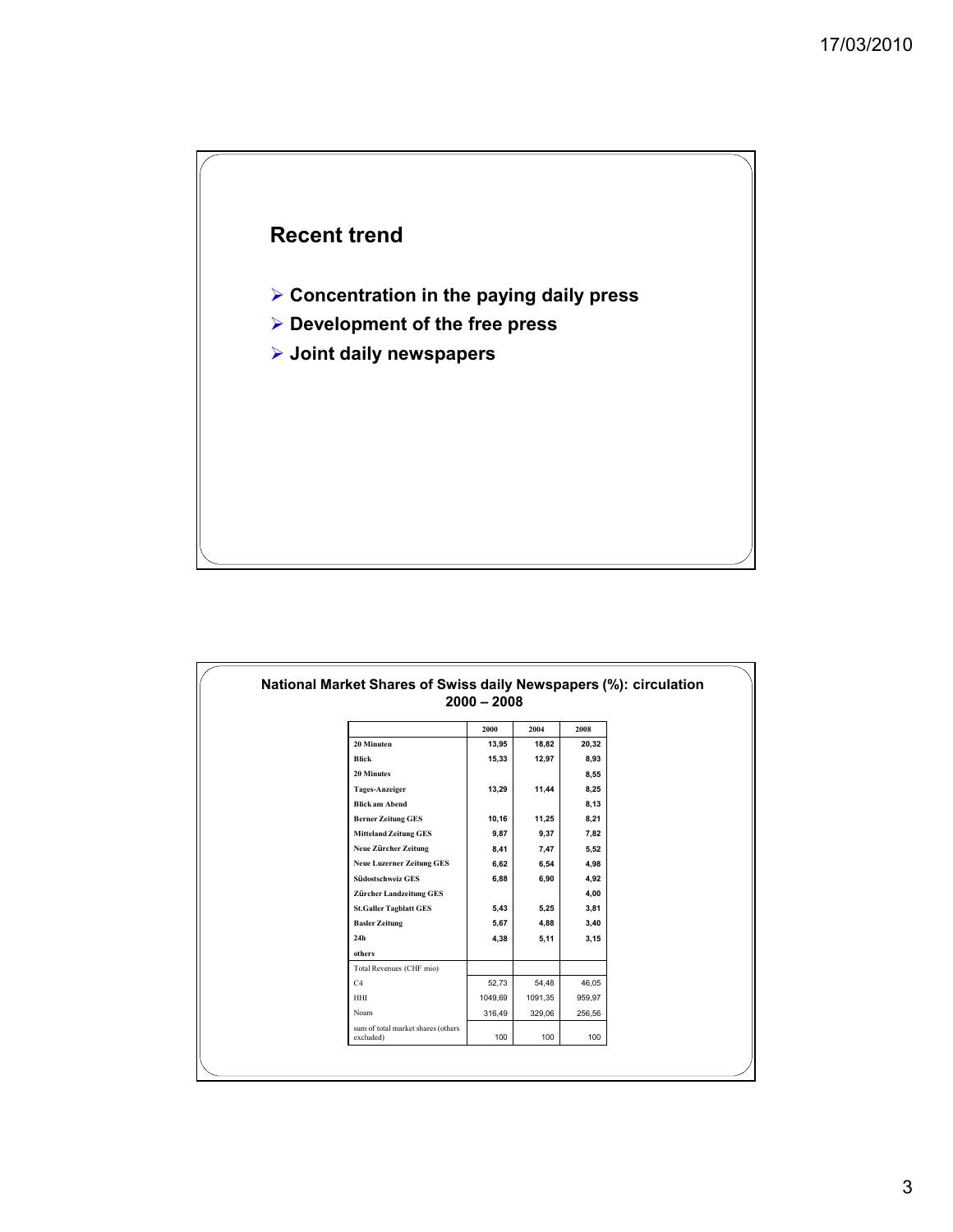|                                              | 2000    | 2004    | 2008    |
|----------------------------------------------|---------|---------|---------|
| <b>TAMEDIA</b>                               | 27,24   | 30,26   | 45,33   |
| <b>RINGIER</b>                               | 15,33   | 12,97   | 17,06   |
| Espace Media (till 2006)                     | 10,16   | 11,25   |         |
| AZ medien                                    | 9,87    | 9,37    | 7,82    |
| NZZ AG                                       | 8,41    | 7,47    | 5,52    |
| LZ medien                                    | 6,62    | 6,54    | 4,98    |
| Die SüdostschweizMediengruppe                | 6,88    | 6,90    | 4,92    |
| Zürich Land Medien AG                        |         |         | 4,00    |
| Tagblattmedien                               | 5,43    | 5,25    | 3,81    |
| Basler Zeitung medien                        | 5,67    | 4,88    | 3,40    |
| Edipresse                                    | 4,38    | 5,11    | 3, 15   |
| others                                       |         |         |         |
| Total Revenues (CHF mio)                     |         |         |         |
| C <sub>4</sub>                               | 62,60   | 63,85   | 75,73   |
| HHI                                          | 1420,55 | 1521,86 | 2538,49 |
| Noam                                         | 449,22  | 481,26  | 802,74  |
| sum of total market shares (others excluded) | 100     | 100     | 100     |

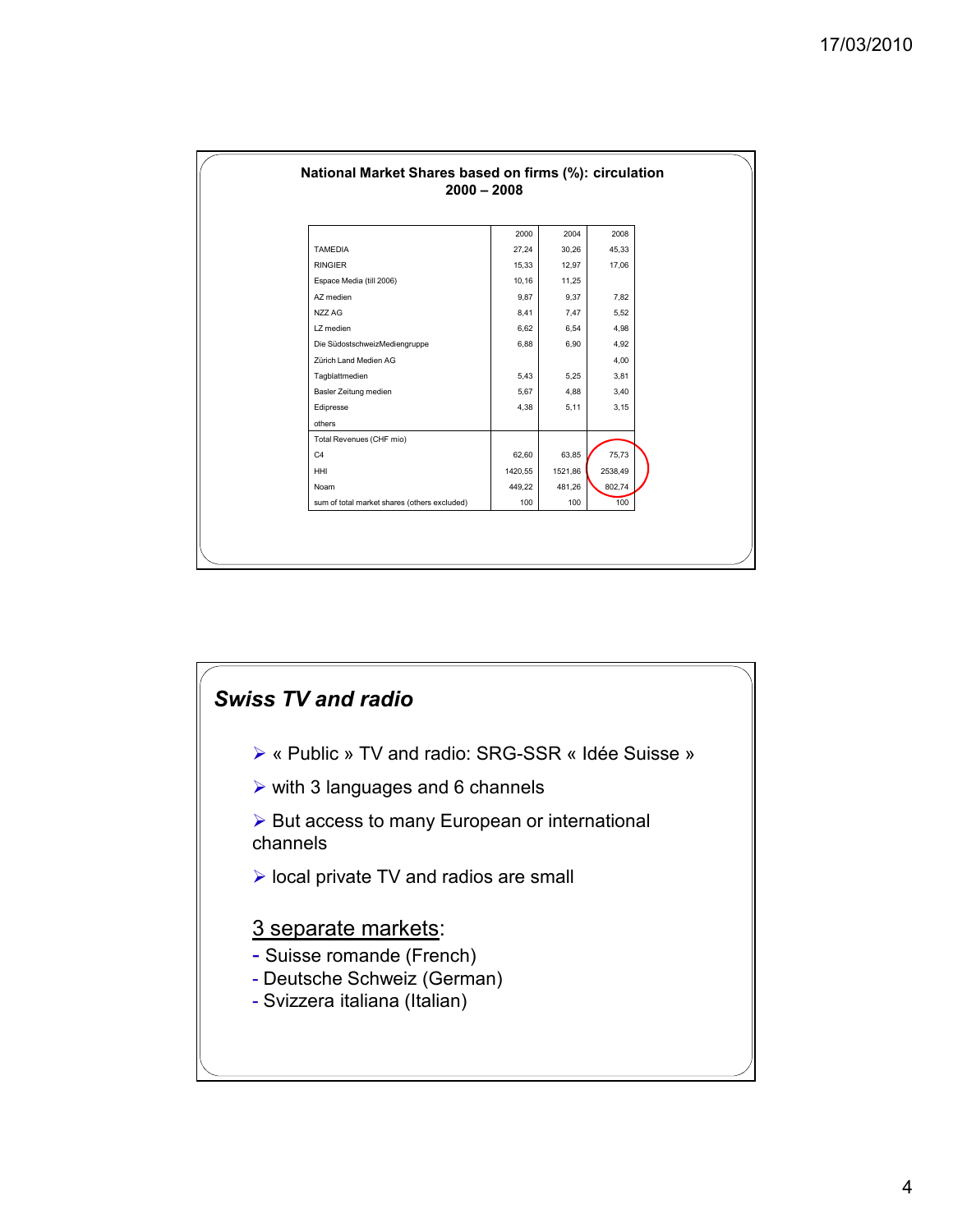|         | TV: SRG-SSR market share (%) |      |      |      |      |      |  |  |  |
|---------|------------------------------|------|------|------|------|------|--|--|--|
|         |                              |      |      |      |      |      |  |  |  |
|         | 1988                         | 1992 | 1996 | 2000 | 2004 | 2008 |  |  |  |
|         |                              |      |      |      |      |      |  |  |  |
| German  | 43                           | 31   | 34,5 | 33,1 | 35,2 | 34,8 |  |  |  |
|         |                              |      |      |      |      |      |  |  |  |
| French  | 38                           | 36   | 35   | 35   | 32   | 32   |  |  |  |
|         |                              |      |      |      |      |      |  |  |  |
| Italian | 34                           | 33   | 33,6 | 34   | 37,2 | 35,4 |  |  |  |

|         |        | Radio: SRG-SSR market share |      |      |      |      |
|---------|--------|-----------------------------|------|------|------|------|
|         |        |                             | 2000 | 2004 |      | 2008 |
|         | German | 62,8                        | 65,5 |      | 68,2 |      |
|         | French | 79,8                        | 83   |      | 84   |      |
| Italian |        | 79,8                        | 83   |      | 84   |      |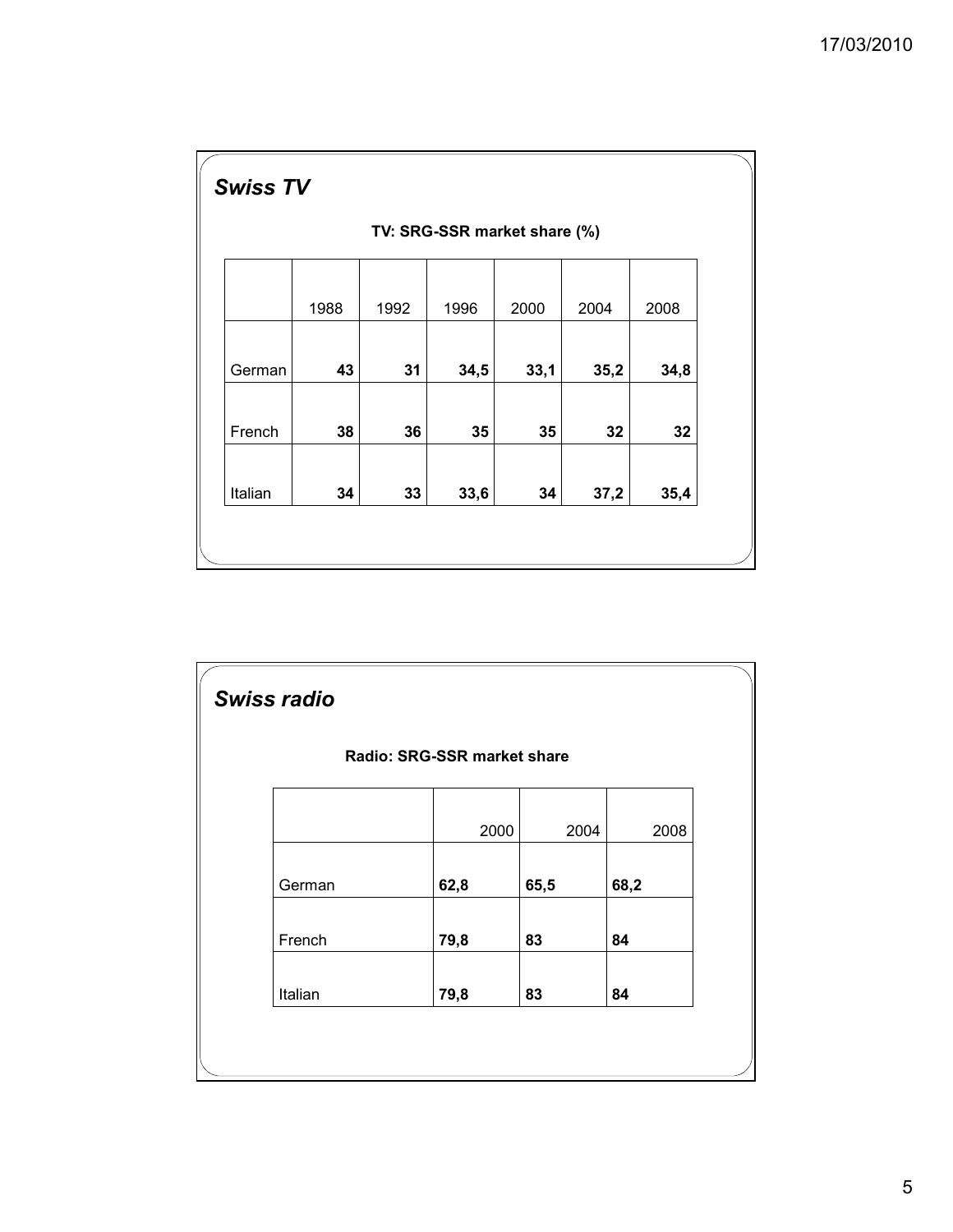|      | 1984 | 1988   | 1992   | 1996   | 2000   | 2004   | 2008   |
|------|------|--------|--------|--------|--------|--------|--------|
| C4   |      | 86     | 73     | 65     | 59     | 61     | 55     |
| HHI  |      | 2222   | 1708   | 1403   | 1240   | 1242   | 1083   |
| Noam |      | 839,84 | 603,87 | 467,67 | 373,87 | 374,48 | 326,54 |

| <b>Swiss TV</b> |      |        |        |                           |        |        |        |  |
|-----------------|------|--------|--------|---------------------------|--------|--------|--------|--|
|                 |      |        |        | <b>German Switzerland</b> |        |        |        |  |
|                 | 1984 | 1988   | 1992   | 1996                      | 2000   | 2004   | 2008   |  |
| C <sub>4</sub>  |      | 74     | 58     | 53,8                      | 46,6   | 47,8   | 45,6   |  |
| HHI             |      | 1932   | 1157   | 1155,66                   | 911,62 | 913,26 | 812,9  |  |
| Noam            |      | 730,23 | 348,85 | 320,52                    | 252,84 | 244,08 | 217,26 |  |
|                 |      |        |        |                           |        |        |        |  |
|                 |      |        |        |                           |        |        |        |  |
|                 |      |        |        |                           |        |        |        |  |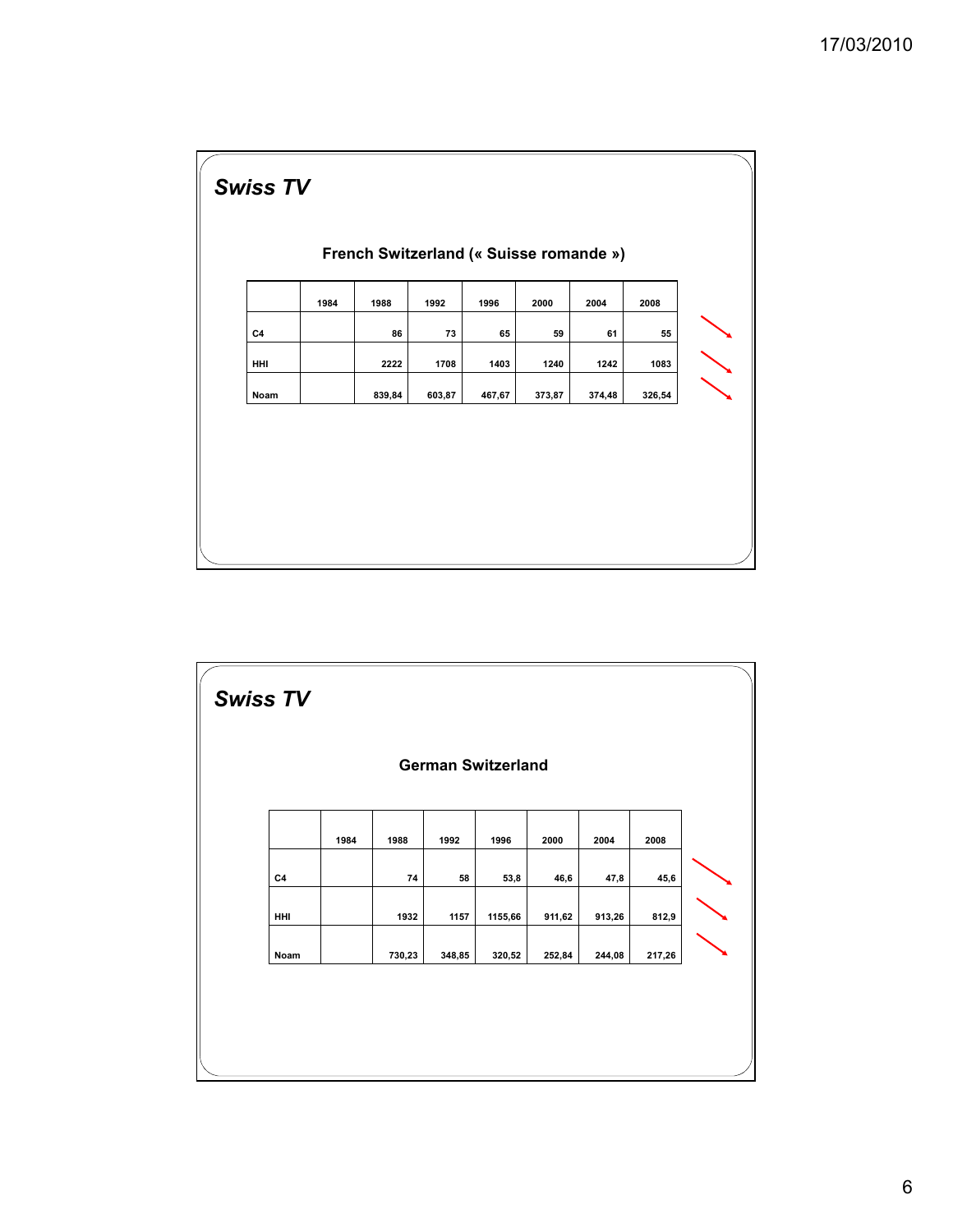

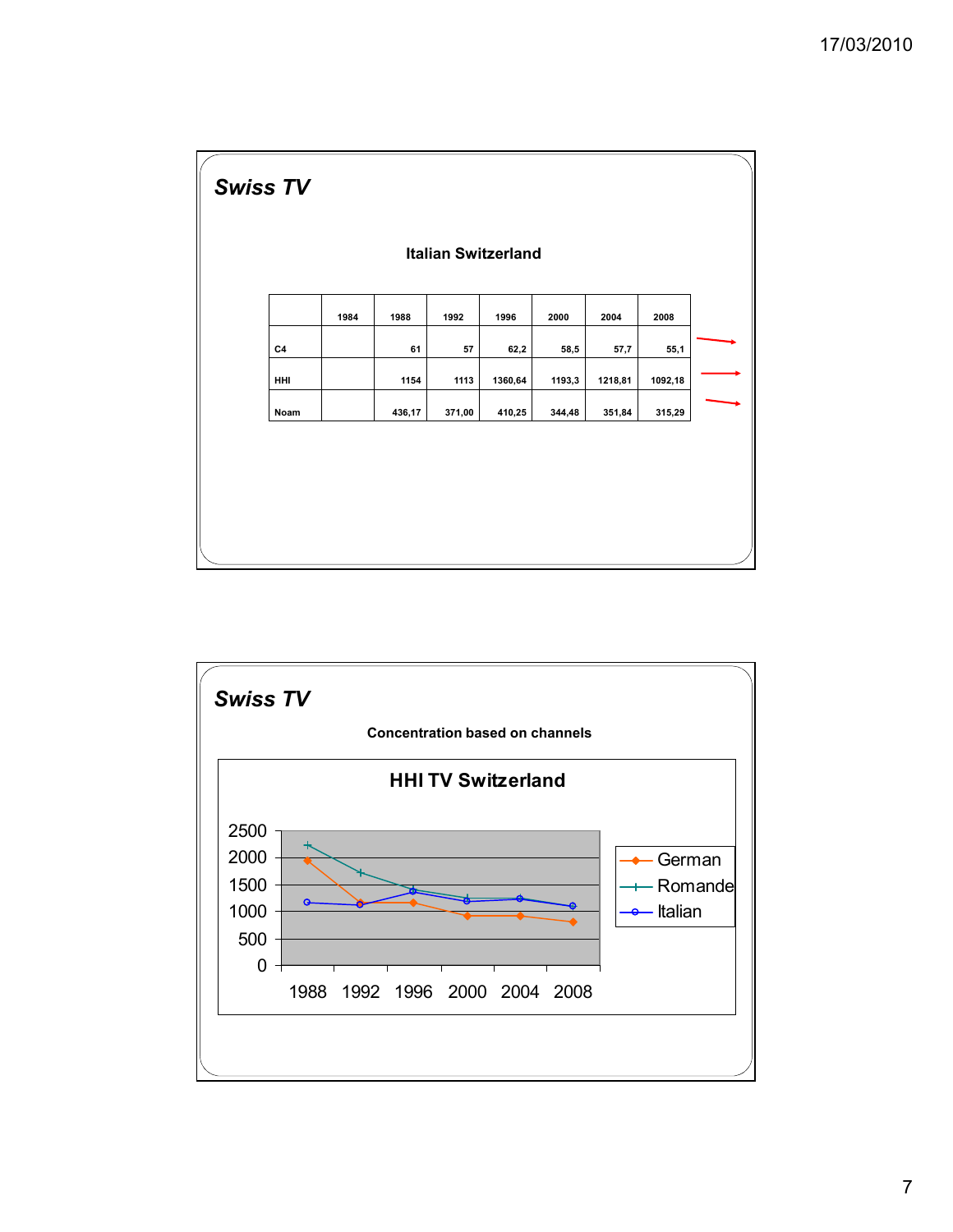